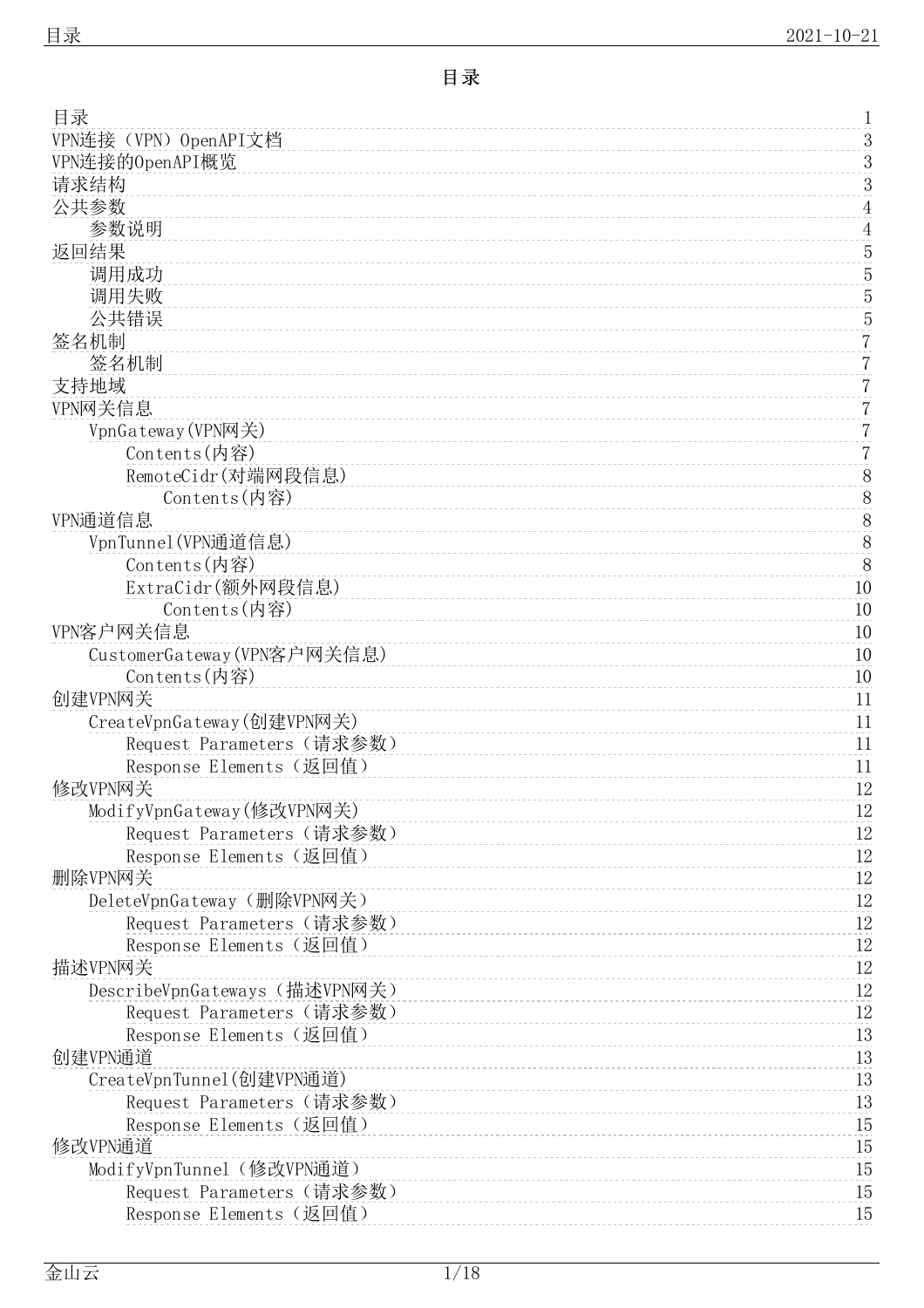| 删除VPN通道                          | 15 |
|----------------------------------|----|
| DeleteVpnTunnel (删除VPN通道)        | 15 |
| Request Parameters (请求参数)        | 15 |
| Response Elements (返回值)          | 16 |
| 描述VPN通道                          | 16 |
| DescribeVpnTunnels (描述VPN通道)     | 16 |
| Request Parameters (请求参数)        | 16 |
| Response Elements (返回值)          | 16 |
| 创建客户网关                           | 16 |
| CreateCustomerGateway(创建客户网关)    | 16 |
| Request Parameters (请求参数)        | 16 |
| Response Elements (返回值)          | 17 |
| 修改客户网关                           | 17 |
| ModifyCustomerGateway(修改客户网关)    | 17 |
| Request Parameters (请求参数)        | 17 |
| Response Elements (返回值)          | 17 |
| 删除客户网关                           | 17 |
| DeleteCustomerGateway (删除客户网关)   | 17 |
| Request Parameters (请求参数)        | 17 |
| Response Elements (返回值)          | 18 |
| 描述客户网关                           | 18 |
| DescribeCustomerGateways(描述客户网关) | 18 |
| Request Parameters (请求参数)        | 18 |
| Response Elements (返回值)          | 18 |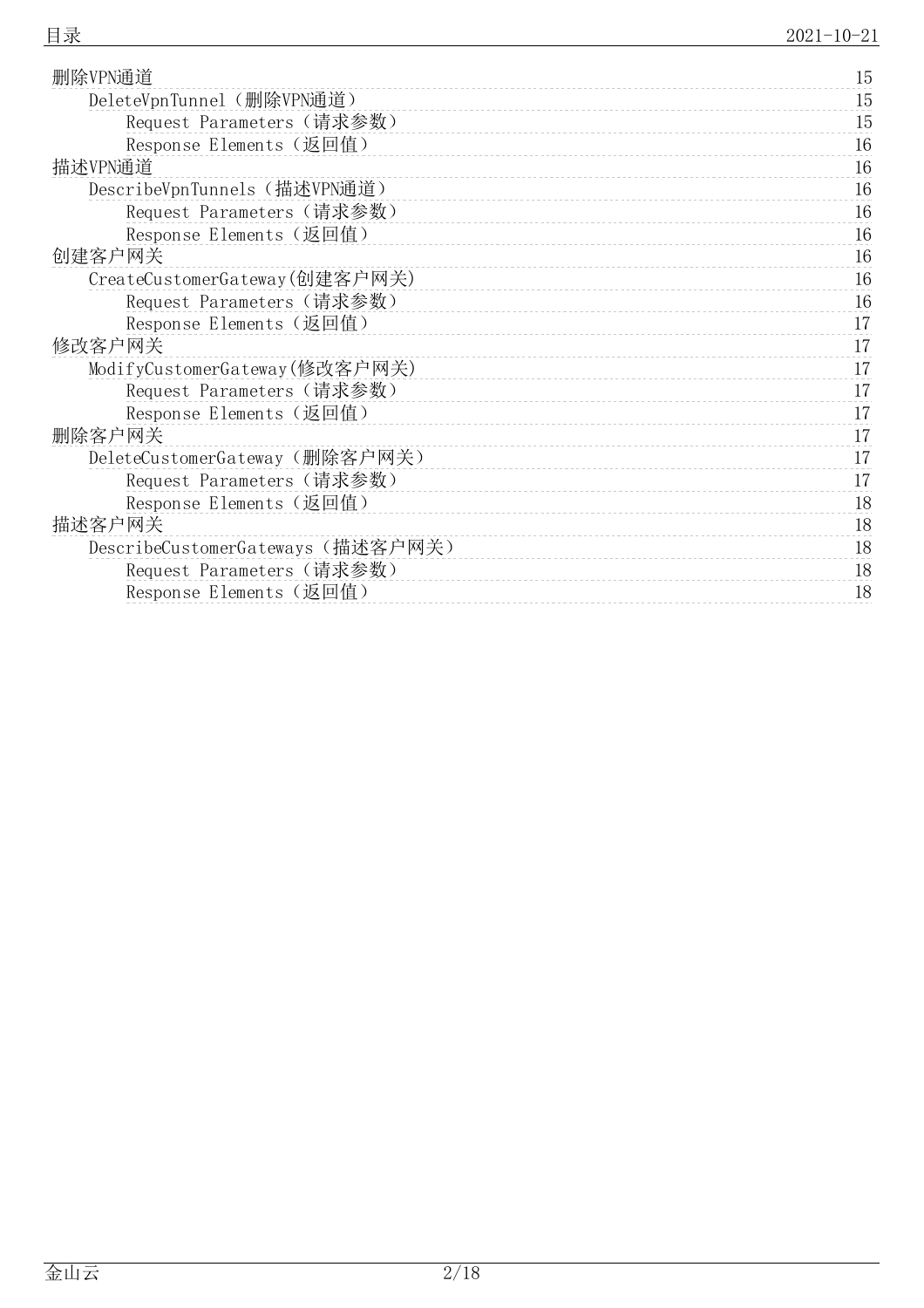# <span id="page-2-3"></span><span id="page-2-0"></span>VPN连接 (VPN) OpenAPI文档

本文档详细介绍了VPN连接的openAPI的调用方式和各种相关接口。

# <span id="page-2-1"></span>VPN连接的Op en API概览

API版本 2016-03-04

#### 1.VPN网关相关接口

| 接口功能 | Action Name                         | 功能描述    |
|------|-------------------------------------|---------|
|      | 创建VPN网关 CreateVpnGateway            | 创建VPN网关 |
|      | 修改VPN网关 ModifyVpnGateway            | 修改VPN网关 |
|      | 删除VPN网关 DeleteVpnGateway            | 删除VPN网关 |
|      | 描述VPN网关 DescribeVpnGateways 描述VPN网关 |         |

#### 2.VPN通道相关接口

| 接口功能 | Action Name                        | 功能描述    |
|------|------------------------------------|---------|
|      | 创建VPN通道 CreateVpnTunnel            | 创建VPN通道 |
|      | 修改VPN通道 ModifyVpnTunnel            | 修改VPN通道 |
|      | 删除VPN通道 DeleteVpnTunnel            | 删除VPN通道 |
|      | 描述VPN通道 DescribeVpnTunnels 描述VPN通道 |         |

#### 3.客户网关相关接口

| 接口功能 | Action Name                            | 功能描述   |
|------|----------------------------------------|--------|
|      | 创建客户网关 CreateCustomerGateway           | 创建客户网关 |
|      | 修改客户网关 ModifyCustomerGateway           | 修改客户网关 |
|      | 删除客户网关 DeleteCustomerGateway           | 删除客户网关 |
|      | 描述客户网关 DescribeCustomerGateways 描述客户网关 |        |

# <span id="page-2-2"></span>请求结构

VPN相关接口包含在虚拟私有网络服务的openAPI接口中。客户调用金山云虚拟私有网络服务的openAPI接口是通过向指定服 务地址发送请求,并按照openAPI文档说明在请求中添加相应的公共参数和接口参数来完成的。

虚拟私有网络openAPI的请求结构组成如下:

1. 服务地址

虚拟私有网络的服务接入地址为:vpc.region.api.ksyun.com

2. 通信协议

支持通过 HTTP 或 HTTPS 两种方式进行请求通信,推荐使用安全性更高的 HTTPS方式发送请求。

3. 请求方法

虚拟私有网络的openAPI同时支持GET和POST请求,推荐使用GET请求方式。

注意

- o 不能混合使用两种请求方式。如果使用 GET 方式,参数均从 querystring 取得; 如果使用 POST 方式, 参数均从 请求Body中取得
- 如果请求方式是GET,需要对所有请求参数做URL编码;如果请求方式是POST,需要使用x-www-form-urlencoded方 式进行编码。
- 4. 请求参数

金山云openAPI请求包含两类参数:公共请求参数和接口请求参数。其中,公共请求参数是每个接口都要用到的请求参 数,具体可参[见公共参数小](https://docs.ksyun.com/documents/5312)节;接口请求参数是各个接口所特有的,具体见各个接口的"请求参数"描述。

5. 字符编码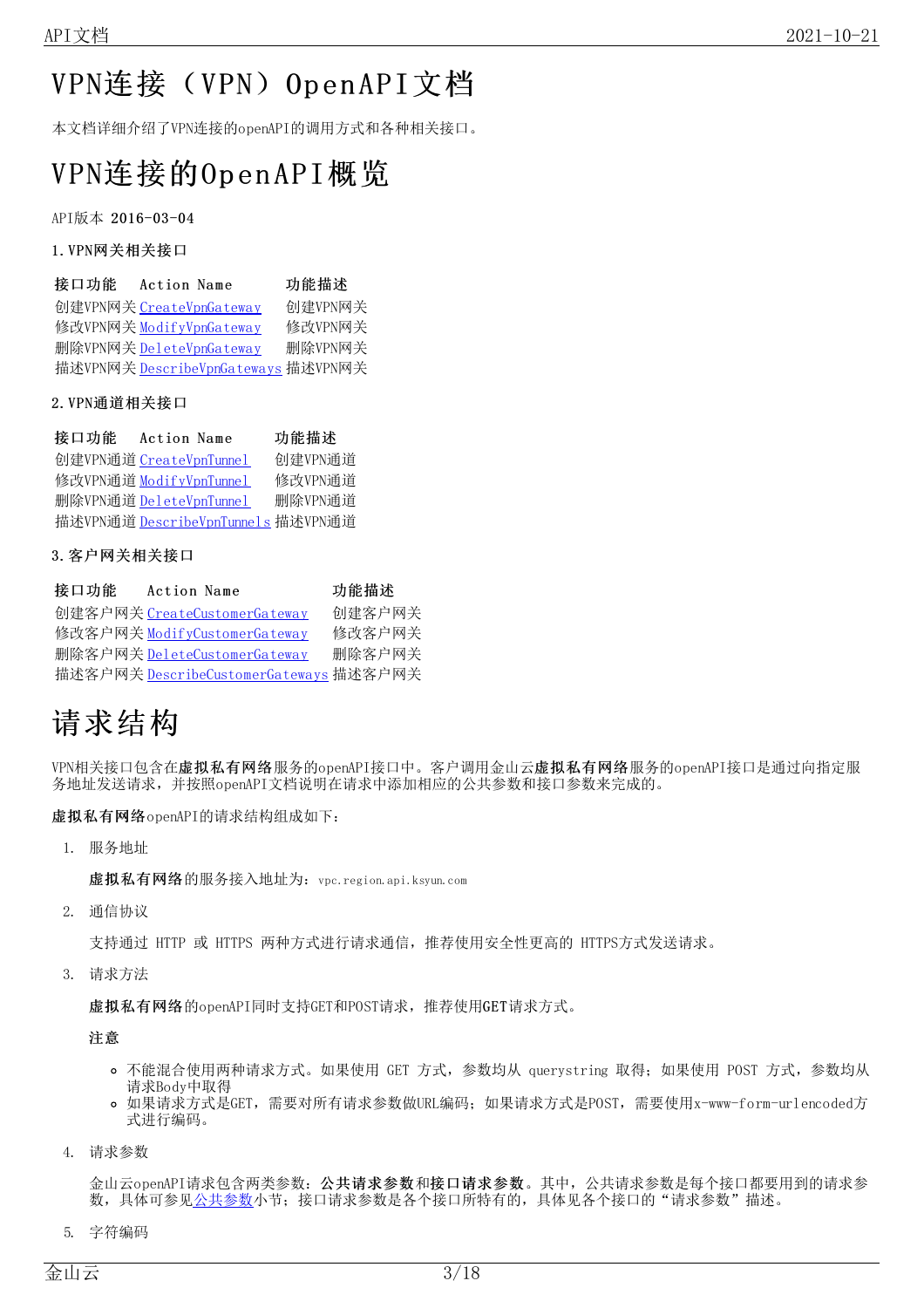请求及返回结果都使用UTF-8字符集进行编码。

# <span id="page-3-0"></span>公共参数

### <span id="page-3-1"></span>参数说明

公共请求参数是每个VPN都需要使用到的请求参数。支持GET和POST两种HTTP方法。

- GET请求:放在url的query里面。例如:vpc.api.ksyun.com?{业务参数}&{公共参数}。
- POST请求:放在http body里面。例如: {业务参数}&{公共参数}。

金山云OpenAPI支持AWS V4和简化签名两种签名算法,公共参数不同

• AWS V4公共参数

| 名称                                | 类型      | 是否必须参数                                   | 长度限制(<br>字符) | 参数格式                                                                         | 描述                                                              |
|-----------------------------------|---------|------------------------------------------|--------------|------------------------------------------------------------------------------|-----------------------------------------------------------------|
| Action                            | String  | 是                                        | 不确定          | $[a-zA-Z]+$                                                                  | 操作接口名, 与调用的具体openAPI相关                                          |
| Version                           | String  | 是                                        | 10字符         | YYYY-MM-DD                                                                   | 接口版本号, 版本号不同接口支持的参数<br>和返回值可能不同, 负载均衡当前只支持<br>一个版本, 即2016-03-04 |
| X-Amz-Alg<br>orithm               | String  | 是                                        | 16字符         | AWS4-HMAC-SHA256                                                             | 签名算法, 目前只支持一种, 即HMAC-SHA<br>256                                 |
| X-Amz-Cre<br>dential              | String  | 是                                        | 不确定          | AccessKeyId/YYYYMMDD/regi<br>on/service/AWS4 request                         | 信任状信息, 包括访问密钥ID, 日期, re<br>gion名称和服务名称以及结尾字符串AWS4<br>request    |
| X-Amz-Dat<br>e                    | String  | 否(用于覆盖信任状<br>或者date header中 16字符<br>的日期) |              | ISO 8601 基本格式 YYYY<br>MMDD'T'HHMMSS'Z', $\overline{5}$ H201<br>60304T120000Z | 签名日期                                                            |
| X-Amz-Sign String<br>ature        |         | 是                                        | 64字符         | 16进制编码表示                                                                     | 请求签名值                                                           |
| X-Amz-Sign<br>edHeaders<br>String |         | 是                                        | 不确定          | $[a-zA-Z0-9-1]+$                                                             | 需要在签名计算中包含的请求header                                             |
| DryRun                            | Boolean | 否                                        | 最长5字符        | true $(1)$ or false $(0)$                                                    | 检查当前调用者是否有权限执行相关操作<br>而不是真的调用执行相关操作                             |

#### 示例

https://vpc.region.api.ksyun.com/?

Action=ListUsers&Version=2016-03-04

&X-Amz-Algorithm=AWS4-HMAC-SHA256

&X-Amz-Credential=AKLTGo0pHK-EQWiDZWTSBSll2Q%2F20160914%2Fcn-beijing-6%2Fiam%2Faws4\_request

&X-Amz-Date=20160914T114902Z

&X-Amz-SignedHeaders=host

&X-Amz-Signature=88f6284257863dedfc350da05d19d07f76cca622e93b829f5ce26c1a75d3da39 &接口请求参数

# 简化签名公共参数

| 名称                         | 类型     | 是否必须参<br>数 | 描述                                                   |
|----------------------------|--------|------------|------------------------------------------------------|
| Accesskey                  | String | 是          | 用户在控制台创建的Accesskey, 获取方式请参考获取AK/SK                   |
| Service                    | String | 是          | 服务名称, 参考请求结构章节说明                                     |
| Action                     | String | 是          | 操作接口名, 与调用的具体openAPI相关                               |
| Version                    | String | 是          | 接口版本号, 与具体的操作接口有关                                    |
| Timestamp                  | String | 是          | 时间, UTC格式, 例如: 2019-08-13T17:18:36Z                  |
| SignatureVersi<br>on       | String | 是          | 签名版本号,固定值: 1.0                                       |
| SignatureMetho String<br>d |        | 是          | 签名算法,固定值: HMAC-SHA256                                |
| Signature                  | String | 是          | 签名, 具体请查看签名机制                                        |
| Region                     | String | 否          | 区域, 不传默认cn-beijing-6。不同服务支持的region不同, 参考请求结构章节说<br>明 |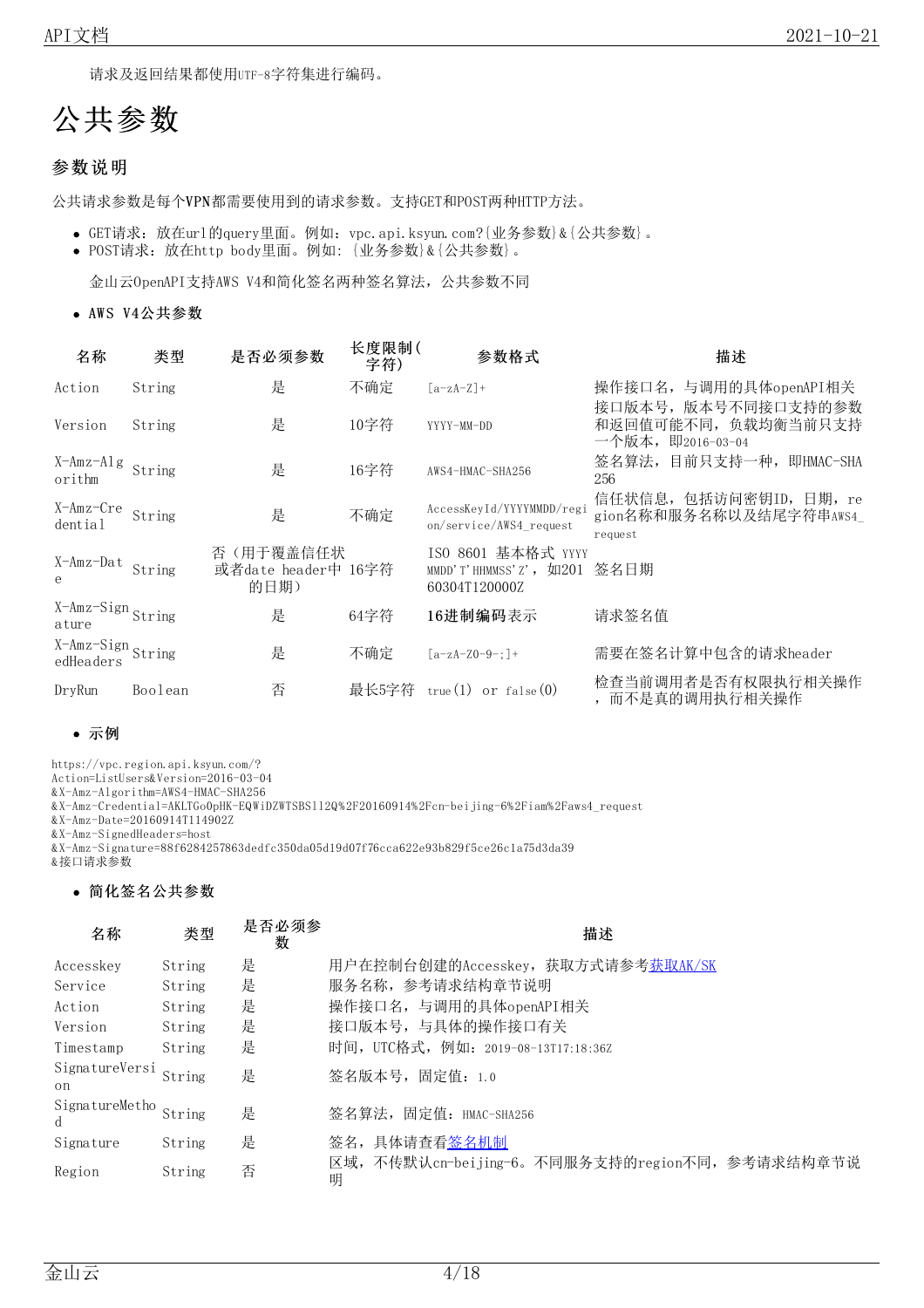|                      |         | 否  | 安全令牌,在使用临时AK/SK需要传该字段,如果使用GET方法,需要对该字段进行 |
|----------------------|---------|----|------------------------------------------|
| SecurityToken String |         |    | urlencode<br>获取方式参考文档获取角色的临时身份           |
| DryRun               | Boolean | 一合 | 检查当前调用者是否有权限执行相关操作,而不是真的调用执行相关操作         |
| Format               | String  | 否  | 指定响应格式,固定值: json                         |

# <span id="page-4-0"></span>返回结果

调用金山云的openAPI服务,调用成功,返回的HTTP状态码(Status)为200;调用失败,返回4xx 或5xx的HTTP状态码 (Status)。

金山云的**虚拟私有网络**服务的调用返回的数据格式支持xml和json两种,默认返回xml格式,可通过设置HTTP Header Accept=application/json来改变返回数据格式。

# <span id="page-4-1"></span>调用成功

#### xml格式示例

```
<!--结果的根结点-->
<接口名称+Response>
    <ResponseMetadata>
         \langle Required \rangle4C467B38-3910-447D-87BC-AC049166F216\langleRequestId\rangle</ResponseMetadata>
    <!--返回结果数据-->
</接口名称+Response>
```
#### json格式示例

```
{
   "RequestId": "4C467B38-3910-447D-87BC-AC049166F216"
   /*返回结果数据*/
}
```
## <span id="page-4-2"></span>调用失败

调用接口失败,不会返回结果数据; HTTP请求返回一个4xx或5xx的HTTP状态码, 返回的HTTP消息体中包含具体的错误代码 (code)及错误信息(message);与调用成功一样还包含请求ID(RequestId),在调用方找不到错误原因时,可以联系金山云客 服,并提供RequestId,以便我们尽快帮您解决问题。

xml格式示例

```
<!--结果的根结点-->
<ErrorResponse>
    <RequestId>e1eac1b3-1f35-44ba-abd4-7c4b7a9859f3</RequestId>
    <!--返回具体错误消息-->
    <Error>
        <!--错误来源-->
        <Type>Sender</Type>
        <!--错误代码-->
        <Code>InvalidParameterValue</Code>
        <!--错误消息-->
        <Message>An invalid or out-of-range value was supplied for the input parameter PathPrefix.</Message>
    \langle / \text{Error} \rangle\langle / \text{ErrorResponse} \rangle
```
#### json格式示例

```
{
   "RequestId": "68093a99-2f63-4f39-8f70-3047ab8ecb5b",
    "Error":
        "Type": "Sender",
        "Code": "InvalidParameterValue",
        "Message": "An invalid or out-of-range value was supplied for the input parameter PathPrefix."
   }
}
```
# <span id="page-4-3"></span>公共错误

|       | 错误代码(错误消息(Message) |
|-------|--------------------|
| Code) |                    |

HTTP 状态, Ⅲ IF <del>ひ</del>密 中文描述(语义)<br>码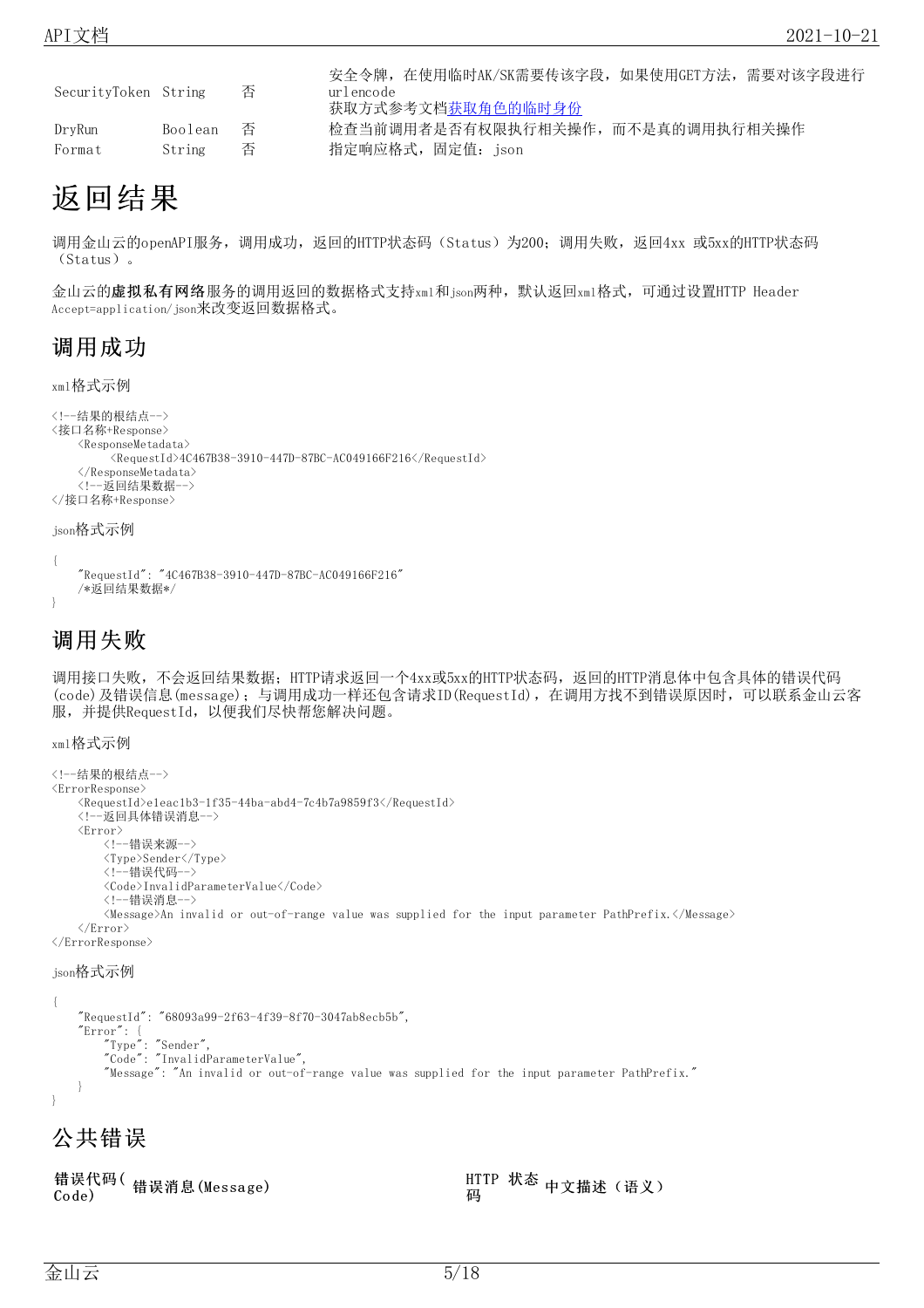| MissingAut<br>nToken                           | henticatio Request is missing 'Host' header.                                                                                                                          | 403 | 请求header中缺少Host                                                                                |
|------------------------------------------------|-----------------------------------------------------------------------------------------------------------------------------------------------------------------------|-----|------------------------------------------------------------------------------------------------|
| MissingAut<br>nToken                           | henticatio Request is missing Authentication Token.                                                                                                                   | 403 | 请求header中缺少认证token                                                                             |
| MissingAut<br>nToken                           | henticatio %s not in Http Header.                                                                                                                                     | 403 | %s不在Http header中                                                                               |
| oesNotMat<br>ch                                | $\begin{minipage}{.4\linewidth} \texttt{SignatureD} \\\texttt{Host'} \quad \texttt{must be a 'SignedHeader'} \quad \texttt{in the Author} \end{minipage}$<br>ization. | 403 | 请求的SignedHeader中必须包含Host                                                                       |
| SignatureD<br>oesNotMat<br>ch                  | Credential should be scoped with a valid ter $_{403}$<br>minator: 'aws4_request', not: %s.                                                                            |     | 请求Authorization header中的"Credent<br>末尾必须是 "aws4 request"                                       |
| SignatureD<br>oesNotMat<br>ch                  | Credential should be scoped to a valid regi<br>on, not:%s.                                                                                                            | 403 | 请求Authorization header中的"Credent<br>中的Region信息无效                                               |
| SignatureD<br>$o$ es<br>No t<br><br>Ma t<br>ch | Credential should be scoped to correct servi <sub>403</sub><br>ce: $%s.$                                                                                              |     | 请求Authorization header中的"Credent<br>中的Service信息无效                                              |
| SignatureD<br>oesNotMat<br>ch                  | The request signature we calculated does not $_{403}$<br>match the signature you provided.                                                                            |     | 请求中提供的签名与实际计算结果不匹配                                                                             |
| SignatureD<br>ch                               | oesNotMat Signature expired:%s.                                                                                                                                       | 403 | 签名己过期                                                                                          |
| ch                                             | SignatureD Date in Credential scope does not match YYYY<br>oesNotMat MMDD from ISO-8601 version of date from HTT 403<br>Р.                                            |     | 请求Authorization header中的"Credent<br>中的Date应该是IS08601基本格式,形如"<br>$DD$ "                         |
| entTokenId invalid.                            | InvalidCliThe security token included in the request is                                                                                                               | 403 | 请求中提供的AccessKeyId无效                                                                            |
| AccessDeni<br>ed                               | User: %s is not authorized to perform: %s.                                                                                                                            | 403 | 用户%s无权限操作该资源: %s                                                                               |
| Incomplet<br>eSignature                        | Date must be in ISO-8601 'basic format'. Go<br>t '%s'. See <u>http://en.wikipedia.org/wiki/ISO</u> 400<br>8601.                                                       |     | Date必须符合ISO 8601基本格式, 参考: 1<br>en. wikipedia. org/wiki/ISO 8601                                |
|                                                | Incomplet KSC query-string parameters must include %s. 400<br>eSignature Re-examine the query-string parameters.                                                      |     | 查询条件中缺少签署信息, 查询条件中必<br>"X-Amz-Algorithm", "X-Amz-Credent<br>"X-Amz-SignedHeaders", "X-Amz-Date |
| Incomplet<br>eSignature                        | Unsupported ksc 'algorithm': %s.                                                                                                                                      | 400 | 只支持如下签名算法: AWS4-HMAC-SHA256                                                                    |
|                                                | Incomplet Authorization header requires 'Credential' p<br>eSignature arameter. Authorization=%s.                                                                      | 400 | 请求Authorization header中需要包含"O<br>al"参数                                                         |
| Incomplet<br>eSignature                        | Credential must have exactly 5 slash-delimit<br>ed elements, e.g. accesskeyid/date/region/se 400<br>rvice/aws4 request, got: %s.                                      |     | 请求Authorization header中中 "Credent<br>至少包含5项以斜杠分隔的元素, 如: keyi<br>/region/service/aws4 request   |
| Incomplet<br>eSignature                        | Authorization header format error.                                                                                                                                    | 400 | 请求Authorization header的格式错误                                                                    |
| Incomplet<br>$e$ Signature                     | Authorization header requires existence of e<br>ither a 'X-Amz-Date' or a 'Date' header, Au 400<br>thorization=%s                                                     |     | 请求中缺少 "X-Amz-Date"或者 "Date"<br>信息                                                              |
|                                                | Incomplet Authorization header requires 'Signature' pa<br>eSignature rameter. Authorization=%s                                                                        | 400 | 请求Authorization header中缺少"Signa<br>信息                                                          |
|                                                | Incomplet Authorization header requires 'SignedHeaders<br>eSignature 'parameter. Authorization=%s                                                                     | 400 | 请求Authorization header中缺少"Signe<br>rs"信息                                                       |
| vailable                                       | ServiceUna Exception %s                                                                                                                                               | 500 | 服务暂不可用                                                                                         |
| vailable                                       | ServiceUna Auth Service is unavailable because of an un<br>known error, exception or failure                                                                          | 500 | 验签或授权服务暂不可用                                                                                    |
| ServiceUna<br>vailable                         | Request was rejected because it referenced a<br>n 'InnerApi' that does not have an internal<br>service                                                                | 404 | 请求被拒绝, 因其引用的InnerAPI无内部!                                                                       |

| 403 | 请求header中缺少认证token                                                                                       |
|-----|----------------------------------------------------------------------------------------------------------|
| 403 | %s不在Http header中                                                                                         |
| 403 | 请求的SignedHeader中必须包含Host                                                                                 |
| 403 | 请求Authorization header中的"Credential"<br>末尾必须是 "aws4 request"                                             |
| 403 | 请求Authorization header中的"Credential"<br>中的Region信息无效                                                     |
| 403 | 请求Authorization header中的"Credential"<br>中的Service信息无效                                                    |
| 403 | 请求中提供的签名与实际计算结果不匹配                                                                                       |
| 403 | 签名已过期                                                                                                    |
| 403 | 请求Authorization header中的"Credential"<br>中的Date应该是IS08601基本格式, 形如"YYYYMM<br>$DD$ "                        |
| 403 | 请求中提供的AccessKeyId无效                                                                                      |
| 403 | 用户%s无权限操作该资源: %s                                                                                         |
| 400 | Date必须符合ISO 8601基本格式, 参考: http://<br>en. wikipedia. org/wiki/ISO 8601                                    |
| 400 | 查询条件中缺少签署信息, 查询条件中必须包含<br>"X-Amz-Algorithm", "X-Amz-Credential",<br>"X-Amz-SignedHeaders"、"X-Amz-Date"信息 |
| 400 | 只支持如下签名算法: AWS4-HMAC-SHA256                                                                              |
| 400 | 请求Authorization header中需要包含"Credenti<br>a1" 参数                                                           |
| 400 | 请求Authorization header中中 "Credential"<br>至少包含5项以斜杠分隔的元素, 如: keyid/date<br>/region/service/aws4 request   |
| 400 | 请求Authorization header的格式错误                                                                              |
| 400 | 请求中缺少"X-Amz-Date"或者"Date" header<br>信息                                                                   |
| 400 | 请求Authorization header中缺少"Signature"<br>信息                                                               |
| 400 | 请求Authorization header中缺少"SignedHeade<br>rs"信息                                                           |
| 500 | 服务暂不可用                                                                                                   |
| 500 | 验签或授权服务暂不可用                                                                                              |
| 404 | 请求被拒绝, 因其引用的InnerAPI无内部服务。                                                                               |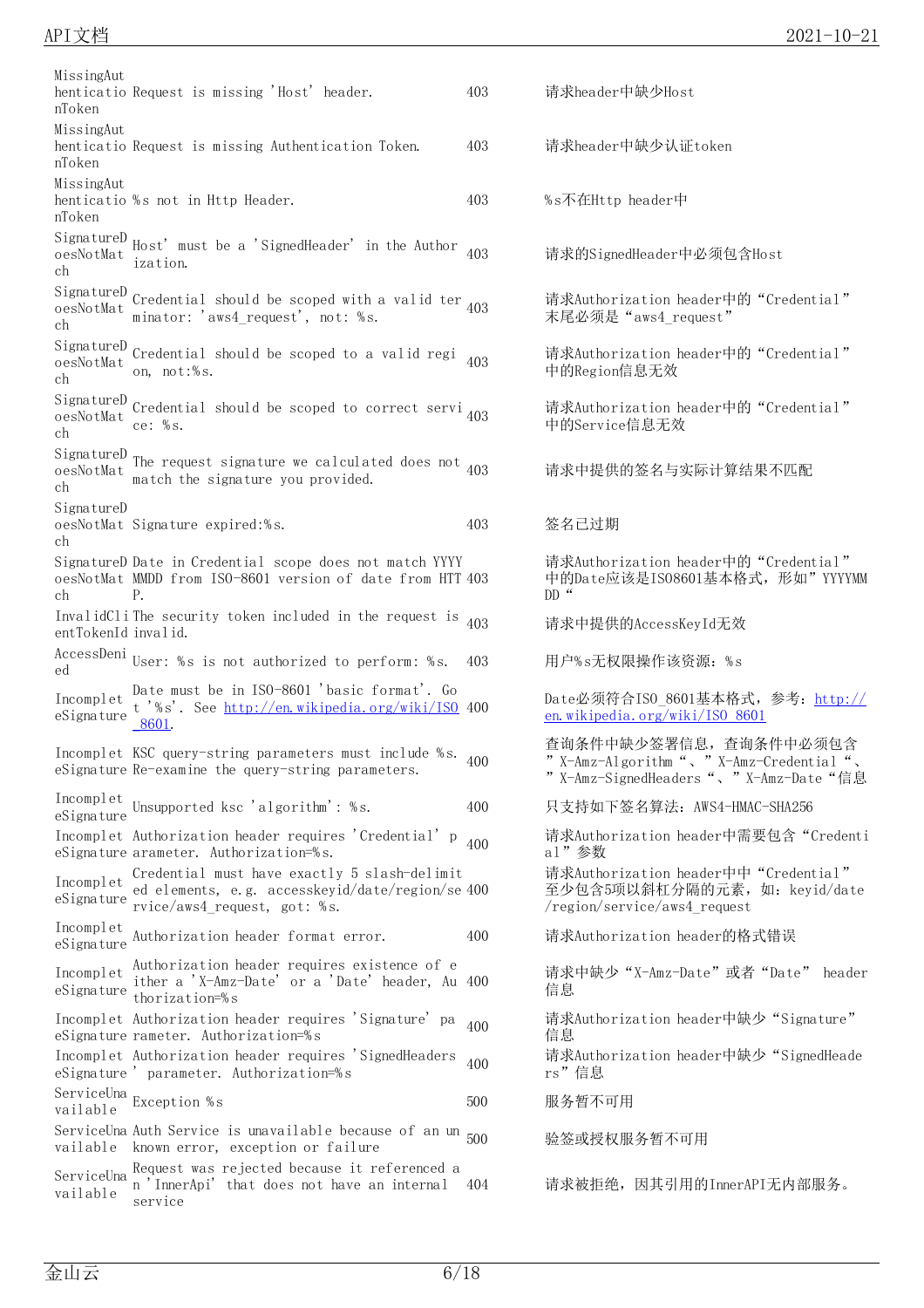ServiceUna OpenAPI or Service is unavailable because o vailable f an unknown error, exception or failure. DryRunOper Request would have succeeded, but DryRun fla ation g is set NoSuchEnti Request was rejected because it referenced a ty n 'InnerApi' that does not exist. Request was rejected because the request spe<br>LimitExcee at effective conduction because the cumum flag ded ed of this openAPI is beyond the current flo w control limit. InvalidPa rameterVa An invalid or out-of-range value was supplie lue rameterVa d for the input parameter % s. InvalidMet The method %s for is not valid for this web hod service. MissingPar An value must be supplied for the input para ameter meter % s. InvalidQue ryParamet The query parameter % s is malformed or does er not adhere to KSC standards. ServiceTim Internal Service is unavailable because of t eout ime out.

# <span id="page-6-0"></span>签名机制

### <span id="page-6-1"></span>签名机制

金山云支持AWS V4签名算法和简化签名算法,详情查[看签名算法](https://docs.ksyun.com/documents/40248)

# <span id="page-6-2"></span>支持地域

查[看支持地域和可用区](https://docs.ksyun.com/documents/67)

# <span id="page-6-3"></span>VPN网关信息

### <span id="page-6-4"></span>VpnGateway (VPN网关)

<span id="page-6-5"></span>Contents(内容)

#### **CreateTime**

- VPN网关的创建时间
- 类型:String
- 是否可缺省: 否

#### VpnGa tewa yId

- VPN网关的ID
- 类型: String
- 是否可缺省: 否

#### VpnGa tewa yNa m e

- VPN网关的名称
- 类型: String
- 是否可缺省: 是
- 缺省值: Ksc\_Vpn\_Gw

#### Ba ndW idth

- VPN网关的带宽
- 类型: Integer
- 是否可缺省: 否

#### VpcId

500 openAPI或服务暂不可用。

412 请求本可成功,但由于设置DryRun标记未成功

404 请求被拒绝,因其引用的InnerAPI不存在

请求被拒绝,因该openAPI接口访问速度已达到流 控上限

400 输入参数% s的值无效、不合法或者超出范围

400 Method % s对当前web服务无效

400 输入参数 % s的值不能为空

查询参数 % s格式不对、不存在或者不符合金山云 标准

内部服务由于超时暂不可用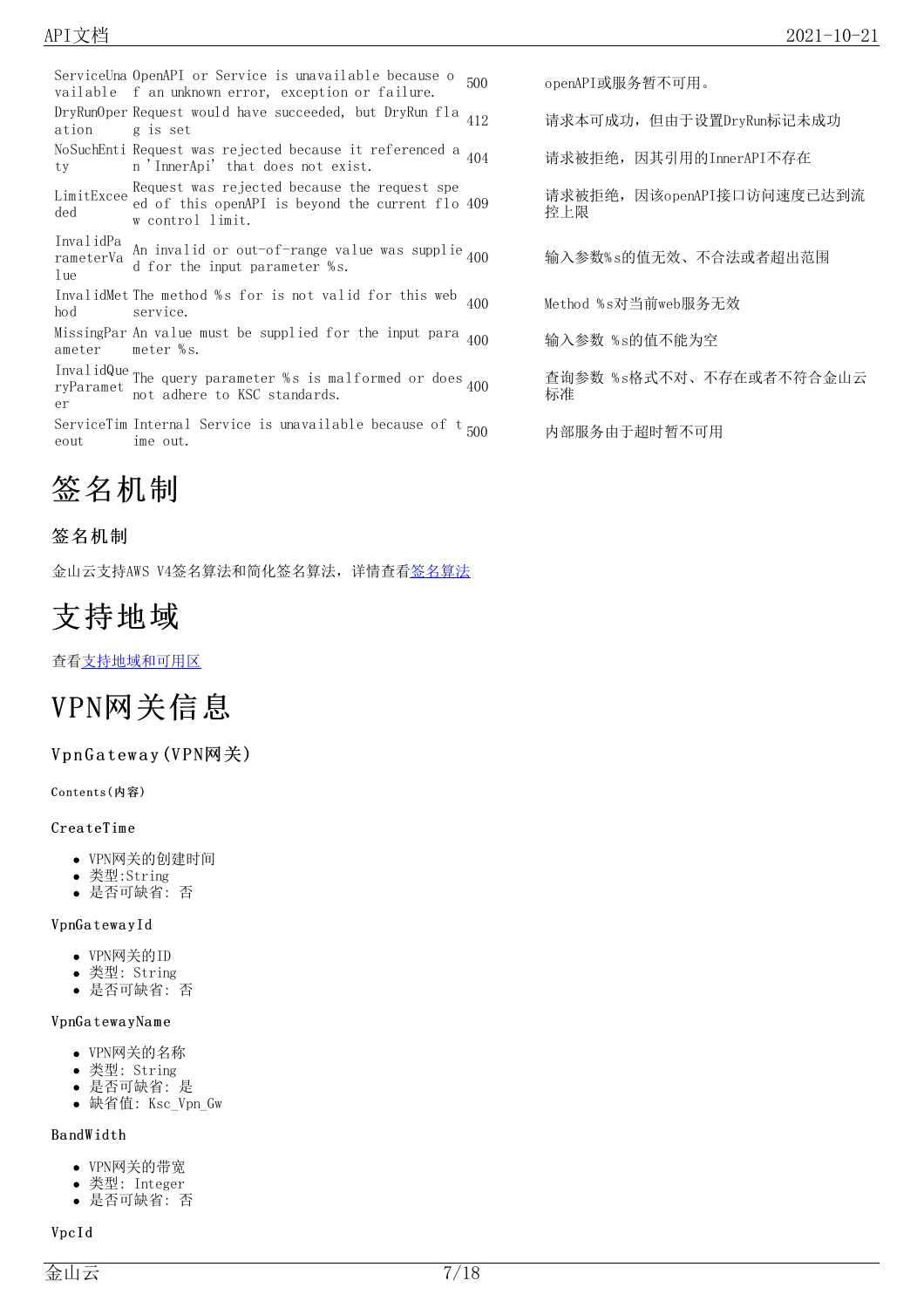- V p c 的 I D
- 类型:String
- 是 否 可 缺 省: 否

#### GatewayAddress

- VPN的公网IP
- 类型:String
- 是 否 可 缺 省: 否

#### H a G a t e w a y A d d r e s s

- HA模式VPN的公网IP
- 类型:String
- 是 否 可 缺 省: 否

#### RemoteCidrSet

- V P N 网 关 的 对 端 网 段
- 类型: <u>[R](#page-2-3)emoteCidr</u> list
- 是 否 可 缺 省: 否

#### <span id="page-7-0"></span>RemoteCidr(对端网段信息)

<span id="page-7-1"></span>Contents(内容)

#### CidrBlock

- 网 段
- 类型: String
- 是 否 可 缺 省: 否

# <span id="page-7-2"></span>V P N 通 道 信 息

#### <span id="page-7-3"></span>VpnTunne1(VPN通道信息)

<span id="page-7-4"></span>Contents(内容)

#### CreateTime

- 创 建 时 间
- 类型:String
- 是 否 可 缺 省: 否

#### State

- e<br>VPN通道状态
- 类型:String
- 是 否 可 缺 省: 否

#### T y p e

- 客户网关的类型
- 类型:String
- 有效值: GreOverIpsec | IpsecOverGre
- 是 否 可 缺 省: 否

#### VpnTunnelId

- V P N 通 道 的 I D
- 类型: String
- 是 否 可 缺 省: 否

### V p n G r e I p

- GRE模式VPN的IP
- 类型: String
- 是 否 可 缺 省: 是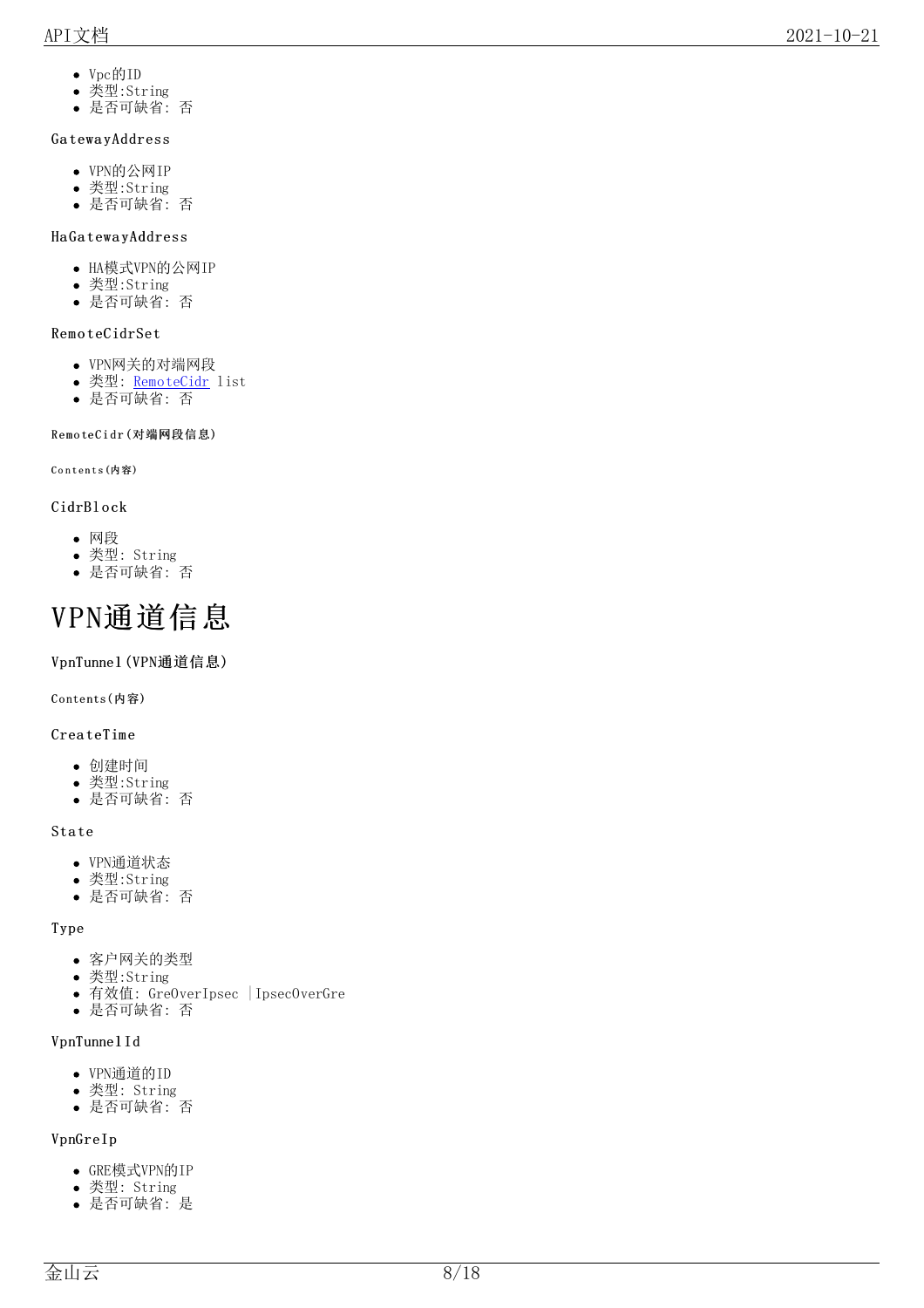#### CustomerGreIp

- GRE模式客户的IP
- 类型: String
- 是否可缺省: 否

#### Ha VpnGreIp

- GRE模式开启HA模式VPN的IP
- 类型: String
- 是否可缺省: 是

#### Ha CustomerGreIp

- GRE模式开启HA模式客户的IP
- 类型: String
- 是否可缺省: 否

#### VpnGa tewa yId

- VPN网关的ID
- 类型: String
- 是否可缺省: 否

#### CustomerGatewayId

- 客户网关的ID
- 类型:String
- 是否可缺省: 否

#### VpnTunnel Na m e

- VPN通道的名称
- 类型: String
- 是否可缺省: 是
- 缺省值: Ksc\_vpn\_tunnel

#### PreSha redKey

- 对称加密的KEY,VPN端和客户端统一,用户自行填写
- 类型: String
- 是否可缺省: 否

#### IkeAuthenAl go rithm

- 认证算法
- 类型: String
- 有效值:md5|sha
- 是否可缺省: 是
- 缺省值:md5

#### IkeDhGro up

- 密钥加密算法的类型,1代表DHGroup1,DHGroup2,DHGroup5
- 类型: Integer
- 有效值:1|2|5
- 是否可缺省: 是
- 缺省值:1
- IkeEncryAlgorithm

#### 加密算法

- 类型: String
- 有效值: 3des | aes | des | aes-cbc-192 | aes-cbc-256 | sm1-cbc-128 | sm4-cbc
- 是否可缺省: 是
- 缺省值:aes

#### IpsecEncryAlgorithm

- ipsec加密算法
- 类型: String
- 有效值: esp-3des | esp-aes | esp-des | esp-null | esp-seal | aes-cbc-192 | aes-cbc-256 | sm1-cbc-128 |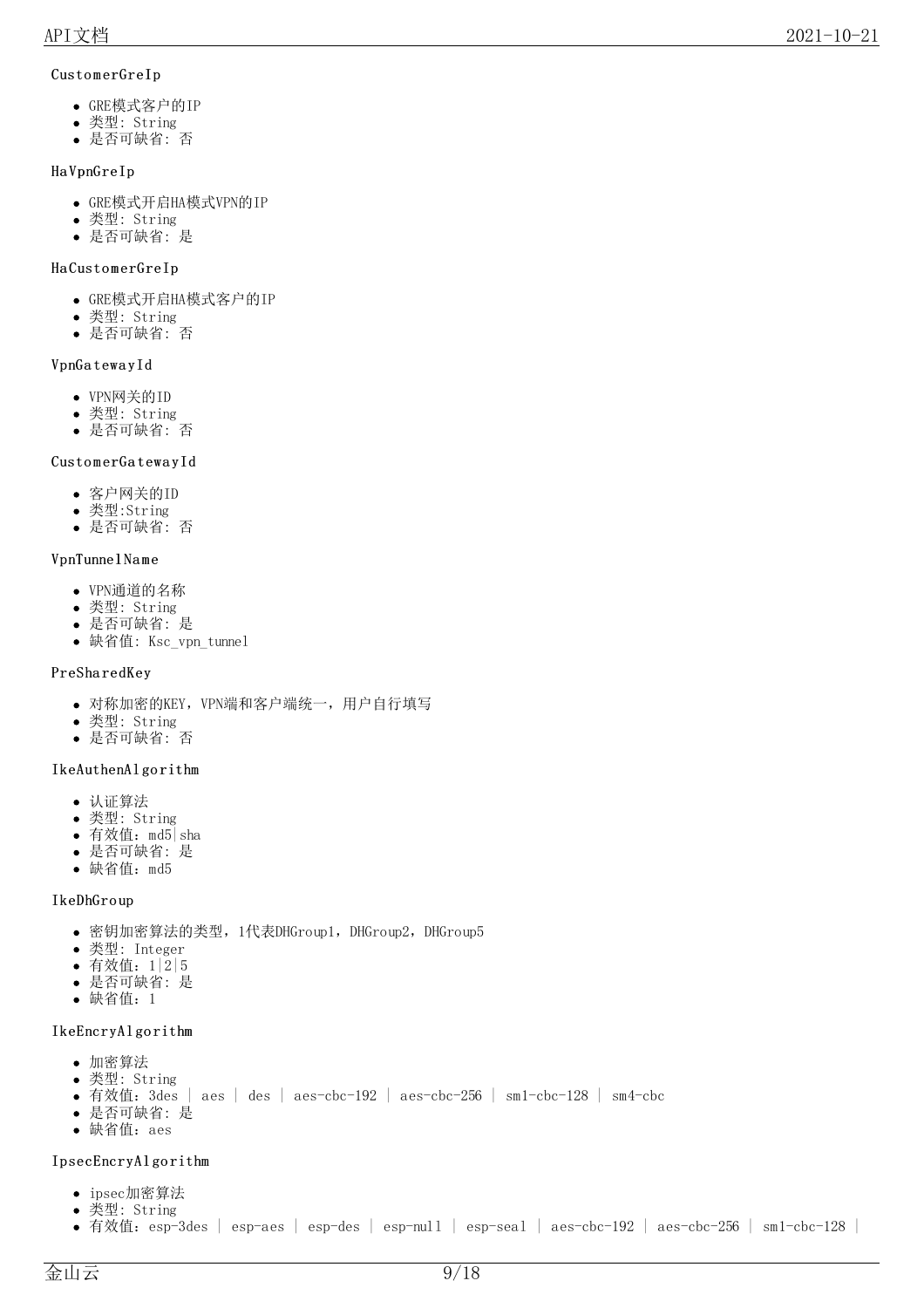sm4-cbc

- 是否可缺省: 是
- 缺省值: esp-aes

#### IpsecAuthenAl go rithm

- ipsec认证算法
- 类型: String
- 有效值: esp-md5-hmac | esp-sha-hmac | sha256 | sha384 | sha512 | sm3
- 是否可缺省: 是
- 缺省值: esp-sha-hmac

#### IpsecLif etim eTra f f ic

- 生存周期,单位KB
- 类型: Integer
- 可取值:2560-4608000
- 是否可缺省: 是
- 缺省值:4608000

#### IpsecLif etim eSeco nd

- 生存周期,单位秒
- 类型: Integer
- 可取值:120-2592000
- 是否可缺省: 是
- 缺省值:3600

#### Extra CidrSet

- 额外的网段,用于VPN和对等连接后的VPC互通或者和云IDC互通
- 类型: [ExtraCidr](#page-2-3) list
- 是否可缺省: 否

#### <span id="page-9-0"></span>ExtraCidr(额外网段信息)

<span id="page-9-1"></span>Contents (内容)

#### CidrBl o ck

- 网段
- 类型: String
- 是否可缺省: 否

# <span id="page-9-2"></span>VPN客户网关信息

#### <span id="page-9-3"></span>CustomerGateway(VPN客户网关信息)

<span id="page-9-4"></span>Contents(内容)

#### **CreateTime**

- VPN客户网关的创建时间
- 类型:String
- 是否可缺省: 否

#### CustomerGatewayId

- 客户网关的ID
- 类型:String
- 是否可缺省: 否

#### CustomerGatewayAddress

- 客户网关的公网IP
- 类型:String
- 是否可缺省: 否

Ha CustomerGatewayAddress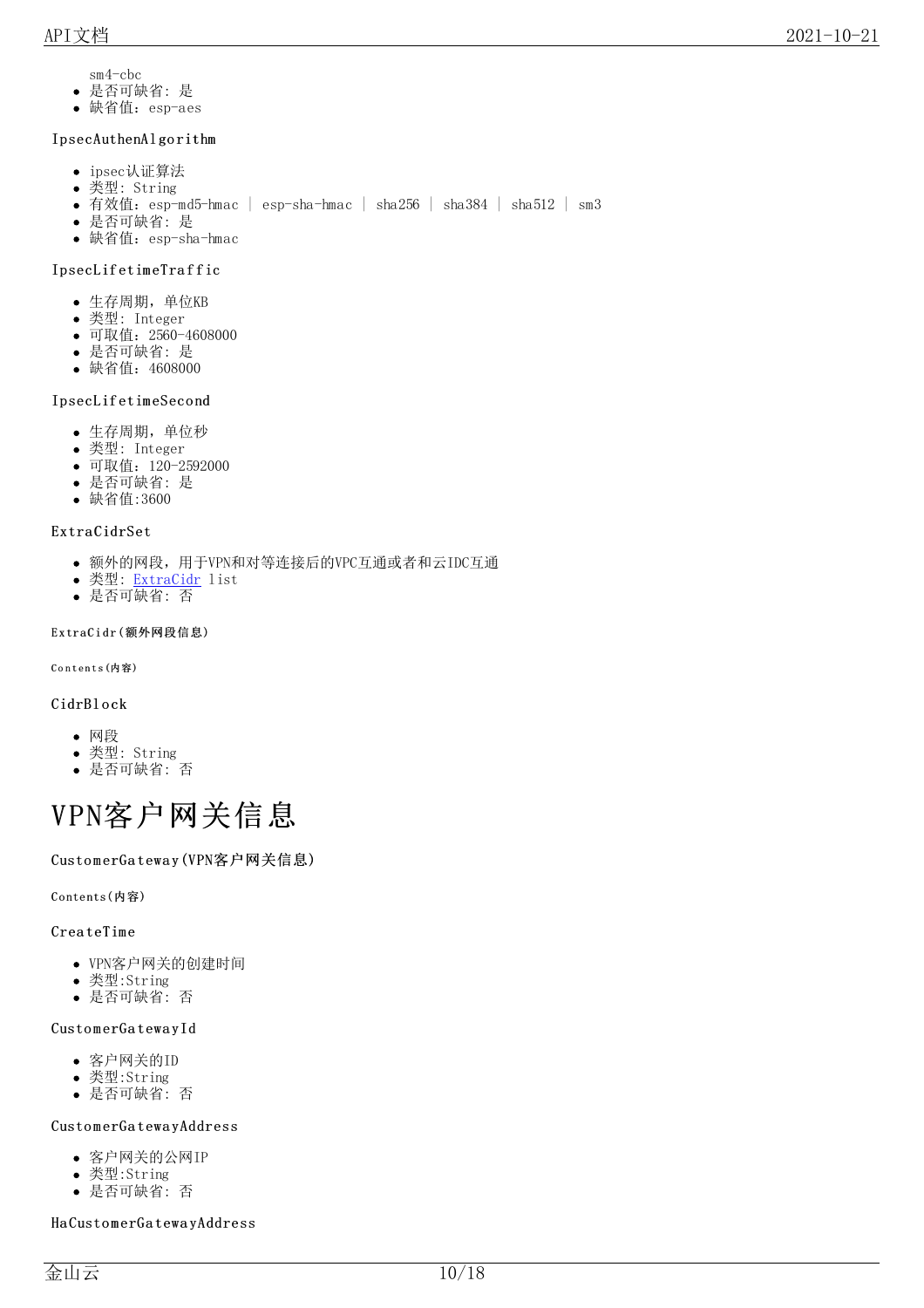- HA模式客户网关的公网IP
- 类型:String
- 是否可缺省: 否

#### CustomerGatewayName

- 客户网关的名称
- 类型:String
- 是否可缺省: 否

# <span id="page-10-0"></span>创建VPN网关

### <span id="page-10-1"></span>CreateVpnGateway (创建VPN网关)

<span id="page-10-2"></span>Request Parameters (请求参数)

#### VpnGa tewa yNa m e

- VPN网关的名称
- 类型: String
- 是否可缺省: 是
- 缺省值: Ksc\_Vpn

#### Ba ndW idth

- 网关的带宽
- 类型: Integer
- 是否可缺省: 否

#### VpcId

- Vpc的ID
- 类型:String
- 是否可缺省: 否

#### Cha rgeType

- VPN网关的计费类型, 包年包月Monthly, 有到期时间, 只能升配, 按日月结Daily, 有到期时间(日)或无到期时间, 可以 升配,可以降配。(带宽)
- 类型: String
- 有效值: Monthly | Daily
- 是否可缺省: 否

#### Purcha seTim e

- 购买时长,只有包年包月时不可缺省。
- 类型: Integer
- 是否可缺省: 否

#### Pro jectId

- 项目的ID
- 类型: String
- 是否可缺省: 是
- 缺省值: 默认项目

#### <span id="page-10-3"></span>Response Elements (返回值)

#### RequestId

- 请求ID
- 类型: String

#### VpnGa tewa y

- Vpn网关的信息
- 类型: [VpnGateway](https://docs.ksyun.com/documents/5316)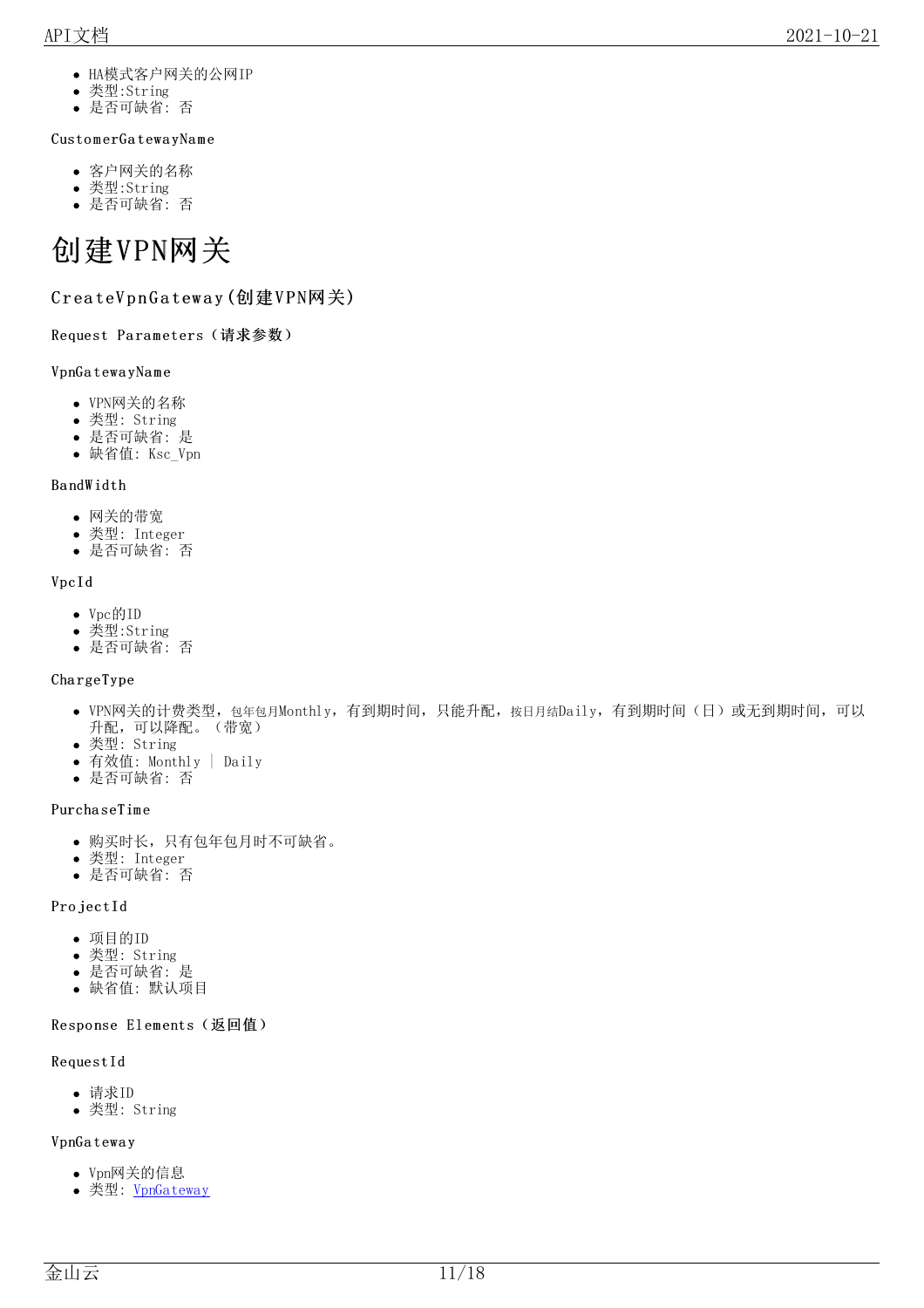# <span id="page-11-0"></span>修改VPN网关

# <span id="page-11-1"></span>Modify VpnGateway (修改VPN网关)

### <span id="page-11-2"></span>Request Parameters (请求参数)

### VpnGa tewa yId

- VPN网关的ID
- 类型: String
- 是否可缺省: 否

### VpnGa tewa yNa m e

- VPN网关的名称
- 类型: String
- 是否可缺省: 是

### Ba ndW idth

- 网关的带宽
- 类型: Integer
- 是否可缺省:是

### <span id="page-11-3"></span>Response Elements (返回值)

#### RequestId

- 请求ID
- 类型: String

#### Return

- 操作是否成功
- 类型: Boolean

# <span id="page-11-4"></span>删除VPN网关

### <span id="page-11-5"></span>DeleteVpnGateway(删除VPN网关)

#### <span id="page-11-6"></span>Request Parameters (请求参数)

#### VpnGa tewa yId

- VPN网关的ID
- 类型: String
- 是否可缺省: 否

### <span id="page-11-7"></span>Response Elements (返回值)

#### RequestId

- 请求ID
- 类型: String

#### Return

- 操作是否成功
- 类型: Boolean

# <span id="page-11-8"></span>描述VPN网关

### <span id="page-11-9"></span>DescribeVpnGateways(描述VPN网关)

<span id="page-11-10"></span>Request Parameters (请求参数)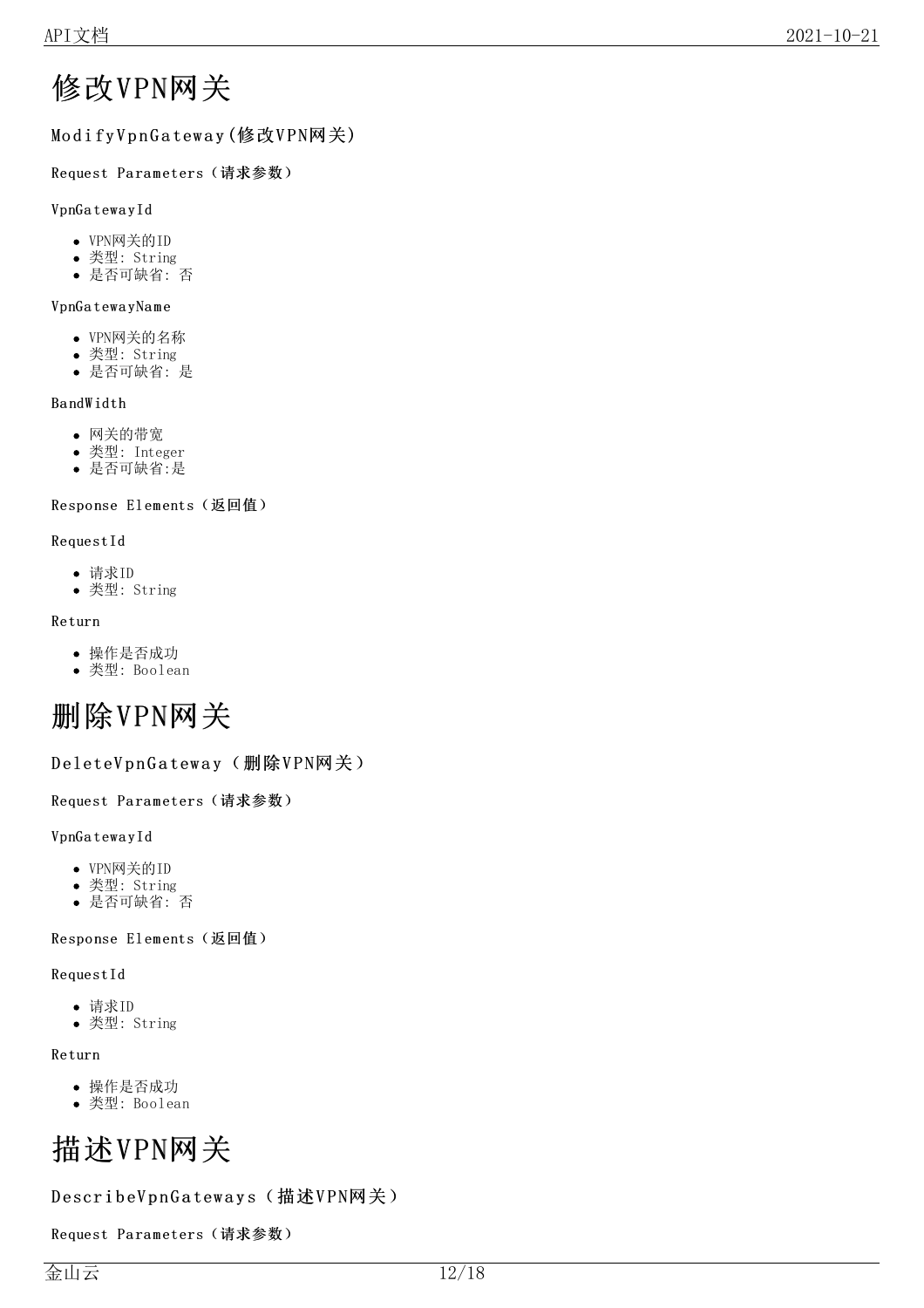#### VpnGatewayId.N

- VPN网关的ID
- 类型: String
- 是否可缺省: 是
- 缺省值: 查询region下所有的VPN网关信息

#### Fil ter.N

- vpc-id, VPC的ID
- 类型: Filter list
- 是否可缺省: 是

#### Pro jectId

- 项目的ID
- 类型: String
- 是否可缺省: 是
- 缺省值: 默认项目

#### <span id="page-12-0"></span>Response Elements (返回值)

#### RequestId

- 请求ID
- 类型: String

#### VpnGa tewa ySet

- Vpn网关的信息
- 类型: [VpnGateway](https://docs.ksyun.com/documents/5316) List

# <span id="page-12-1"></span>创建VPN通道

### <span id="page-12-2"></span>CreateVpnTunnel(创建VPN通道)

仅支持post请求

<span id="page-12-3"></span>Request Parameters (请求参数)

#### VpnTunnel Na m e

- VPN通道的名称
- 类型: String
- 是否可缺省: 是
- 缺省值: Ksc\_vpn\_tunnel

#### Type

- 客户网关的类型
- 类型:String
- 有效值: GreOverIpsec | Ipsec
- 是否可缺省: 否

#### VpnGreIp

- GRE模式VPN的IP,Type是GreOverIpsec类型时必填,Type是Ipsec类型时可缺省
- 类型: String
- 是否可缺省: 是

#### Ha VpnGreIp

- GRE模式VPN的IP, Type是GreOverIpsec类型且为HA模式时必填, Type是Ipsec类型时可缺省
- 类型: String
- 是否可缺省: 是

#### CustomerGreIp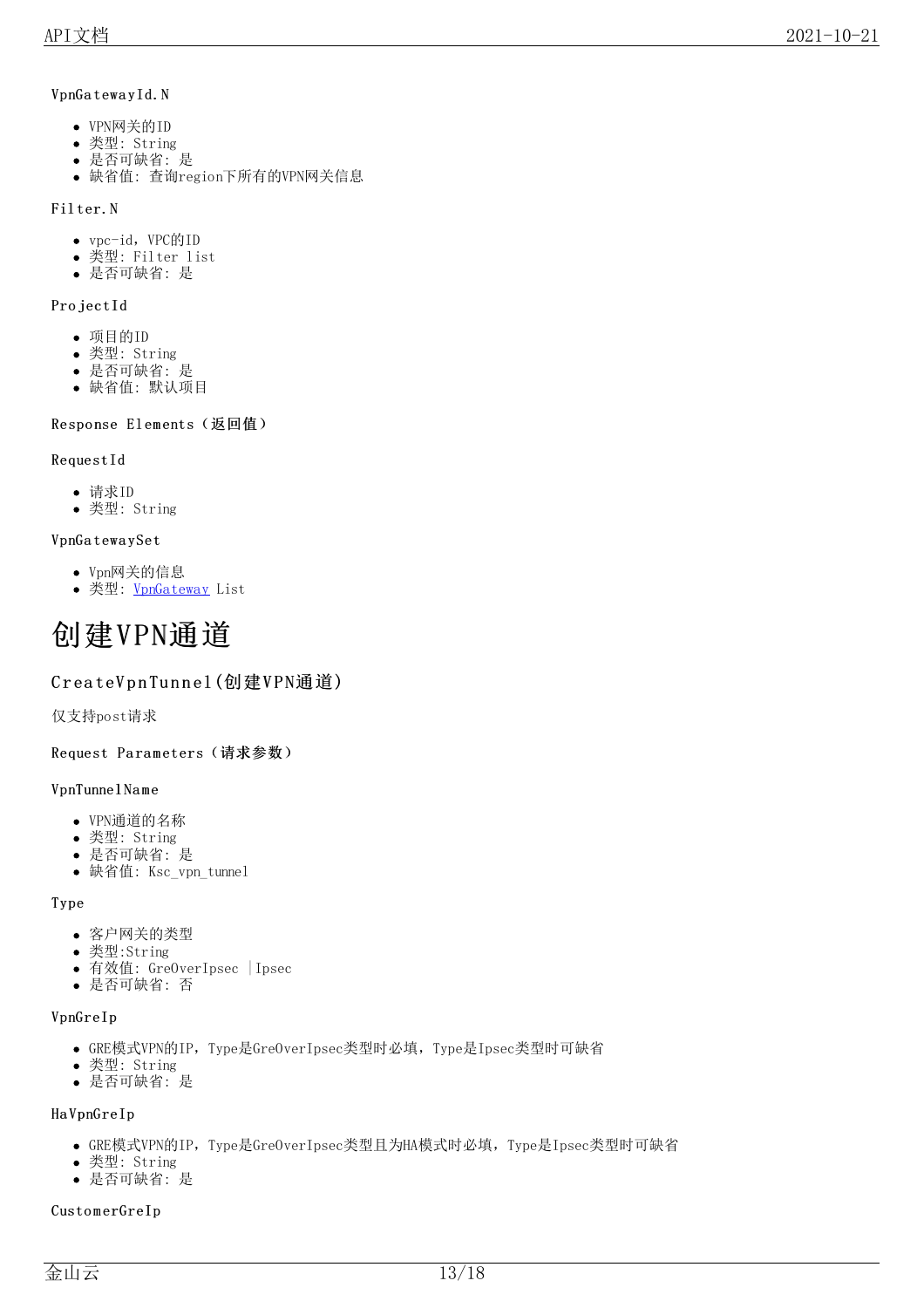- GRE模式客户的IP, Type是Gre0verIpsec类型时必填, Type是Ipsec类型时可缺省
- 类型: String
- 是否可缺省: 是

#### Ha CustomerGreIp

- GRE模式客户的IP, Type是GreOverIpsec类型且为HA模式时必填, Type是Ipsec类型时可缺省
- 类型: String
- 是否可缺省: 是

#### VpnGa tewa yId

- VPN网关的ID
- 类型: String
- 是否可缺省: 否

#### CustomerGatewayId

- 客户网关的ID
- 类型:String
- 是否可缺省: 否

#### PreSha redKey

- 对称加密的KEY, VPN端和客户端统一, 用户自行填写
- 类型: String
- 是否可缺省: 否

#### IkeAuthenAl go rithm

- IKE认证算法
- 类型: String
- 有效值:md5 | sha
- 是否可缺省: 是
- 缺省值:md5

#### IkeDHGro up

- 密钥加密算法的类型, 1代表DHGroup1, DHGroup2, DHGroup5
- 类型: Integer
- 有效值:1 | 2 | 5
- 是否可缺省: 是
- 缺省值:1

#### IkeEncryAlgorithm

- IKE加密算法(底层网关设备不同,支持的加密算法可能不同,推荐使用 3des/aes/des 算法)
- 类型: String
- 有效值: 3des | aes | des | aes-cbc-192 | aes-cbc-256 | sm1-cbc-128 | sm4-cbc
- 是否可缺省: 是
- 缺省值:aes

#### IpsecEncryAlgorithm

- ipsec加密算法(底层网关设备不同,支持的加密算法可能不同,推荐使用 esp-3des/esp-aes/esp-des/esp-null 算 法)
- 类型: String
- 有效值: esp-3des | esp-aes | esp-des | esp-null | esp-seal | aes-cbc-192 | aes-cbc-256 | sm1-cbc-128 | sm4-cbc
- 是否可缺省: 是
- 缺省值: esp-aes

#### IpsecAuthenAl go rithm

- ipsec认证算法(底层网关设备不同,支持的认证算法可能不同,推荐使用 esp-md5-hmac/esp-sha-hmac 算法)
- 类型: String
- 类型: String
- 有效值: esp-md5-hmac | esp-sha-hmac | sha256 | sha384 | sha512 | sm3
- 是否可缺省: 是
- 缺省值: esp-sha-hmac

#### IpsecLif etim eTra f f ic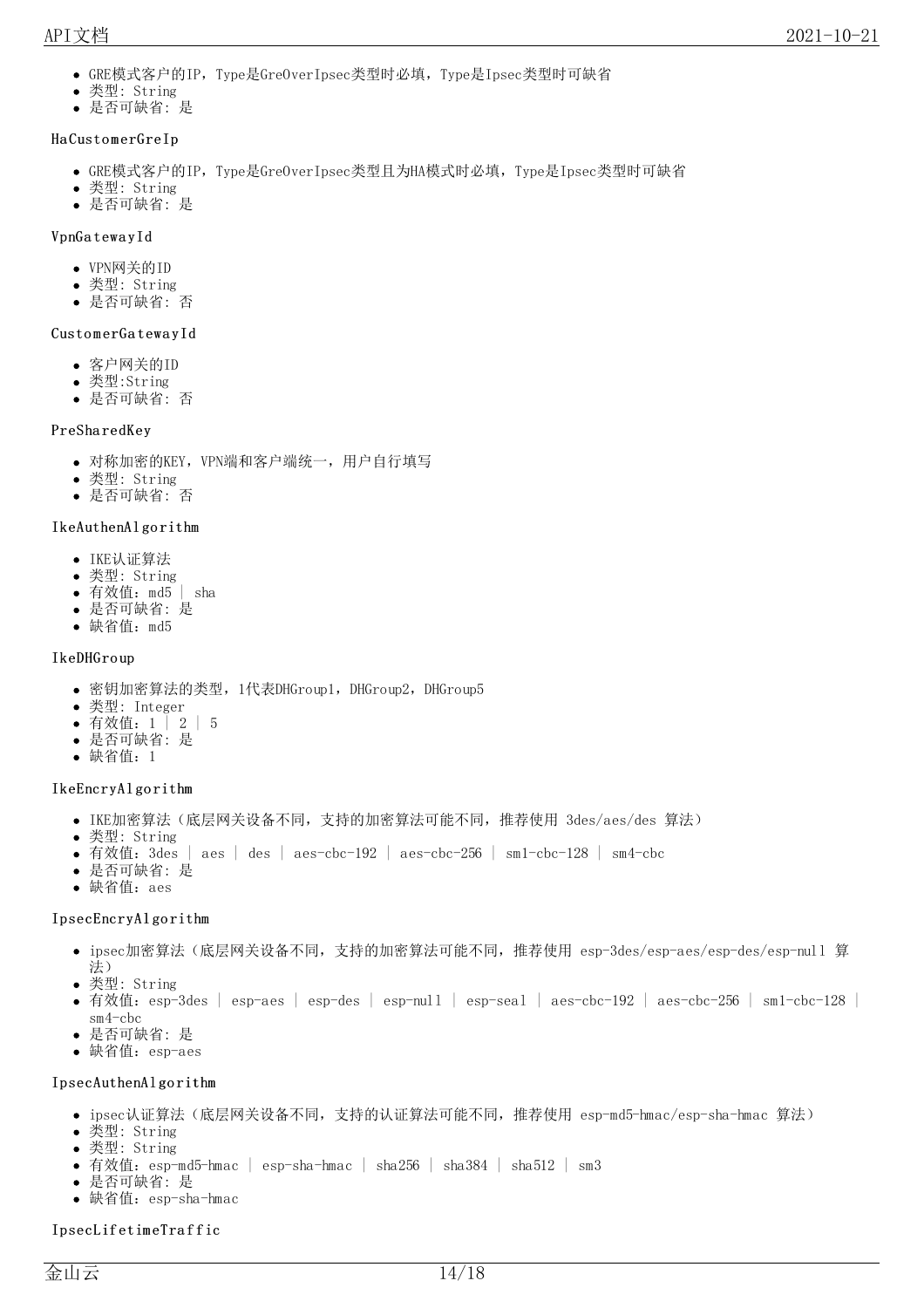- 生存周期,单位KB
- 类型: Integer
- 可取值: 2560-4608000
- 是 否 可 缺 省: 是
- 缺省值: 4608000

#### IpsecLifetimeSecond

- 生存周期,单位秒
- 类型: Integer
- 可取值: 120-2592000
- 是 否 可 缺 省: 是
- 缺 省 值:3 6 0 0

#### <span id="page-14-0"></span>Response Elements(返回值)

R e q u e s t I d

- 请求ID
- 类型: String

#### VpnTunnel

- V P N 通 道 的 信 息
- 类型: VpnT[unn](https://docs.ksyun.com/documents/5317)el

# <span id="page-14-1"></span>修改VPN通道

### <span id="page-14-2"></span>ModifyVpnTunnel(修改VPN通道)

<span id="page-14-3"></span>Request Parameters(请求参数)

#### VpnTunnelId

- V P N 通 道 的 I D
- 类型: String
- 是 否 可 缺 省: 否

#### VpnTunnelName

- V P N 通 道 的 名 称
- 类型: String
- 是 否 可 缺 省: 是

#### <span id="page-14-4"></span>Response Elements(返回值)

#### R e q u e s t I d

- 请求ID
- 类型: String

#### Returr

- rn<br>操作是否成功
- 类型: Boolean

# <span id="page-14-5"></span>删除VPN通道

### <span id="page-14-6"></span>DeleteVpnTunnel(删除VPN通道)

#### <span id="page-14-7"></span>Request Parameters(请求参数)

#### VpnTunnelId

- V P N 通 道 的 I D
- 类型: String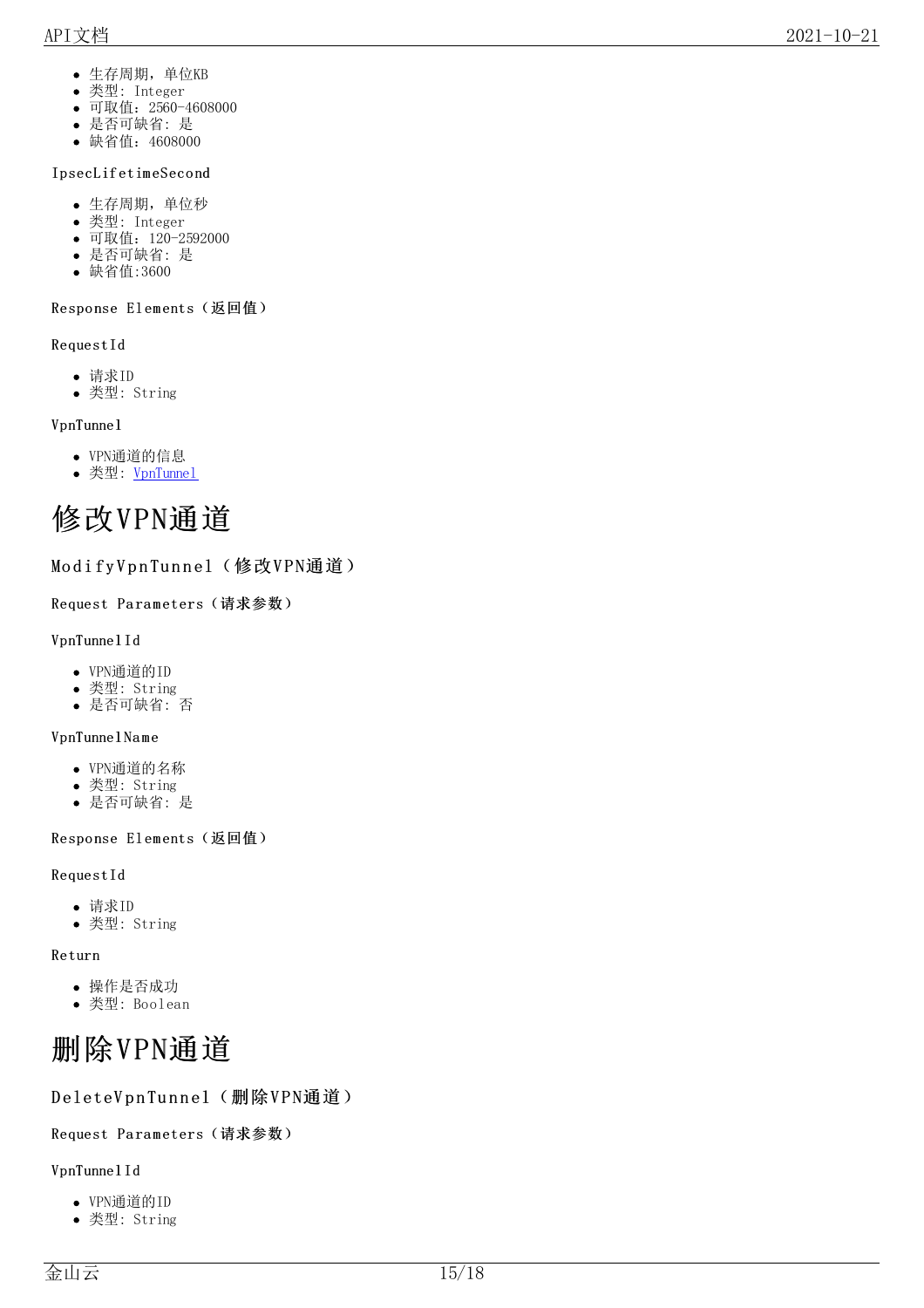是否可缺省: 否

#### <span id="page-15-0"></span>Response Elements (返回值)

#### RequestId

- 请求ID
- 类型: String

#### Return

- 操作是否成功
- 类型: Boolean

# <span id="page-15-1"></span>描述VPN通道

### <span id="page-15-2"></span>DescribeVpnTunnels(描述VPN通道)

#### <span id="page-15-3"></span>Request Parameters (请求参数)

#### VpnTunnel Id.N

- VPN通道的ID
- 类型: String
- 是否可缺省: 否
- 缺省值: 查询region下所有的VPN通道信息

### Fil ter.N

- vpn-gateway-id, VPN网关ID
- 类型: Filter list
- 是否可缺省: 是

#### <span id="page-15-4"></span>Response Elements (返回值)

#### RequestId

- 请求ID
- 类型: String

#### VpnTunnel Set

- 专线通道的信息
- 类型: [VpnTunnel](https://docs.ksyun.com/documents/5317) List

# <span id="page-15-5"></span>创建客户网关

### <span id="page-15-6"></span>CreateCustomerGateway (创建客户网关)

#### <span id="page-15-7"></span>Request Parameters (请求参数)

#### CustomerGatewayAddress

- 客户网关的公网IP
- 类型:String
- 是否可缺省: 否

#### Ha CustomerGatewayAddress

- 客户网关的公网IP
- 类型:String
- 是否可缺省: 否

#### CustomerGatewayName

- 客户网关的名称
- 类型:String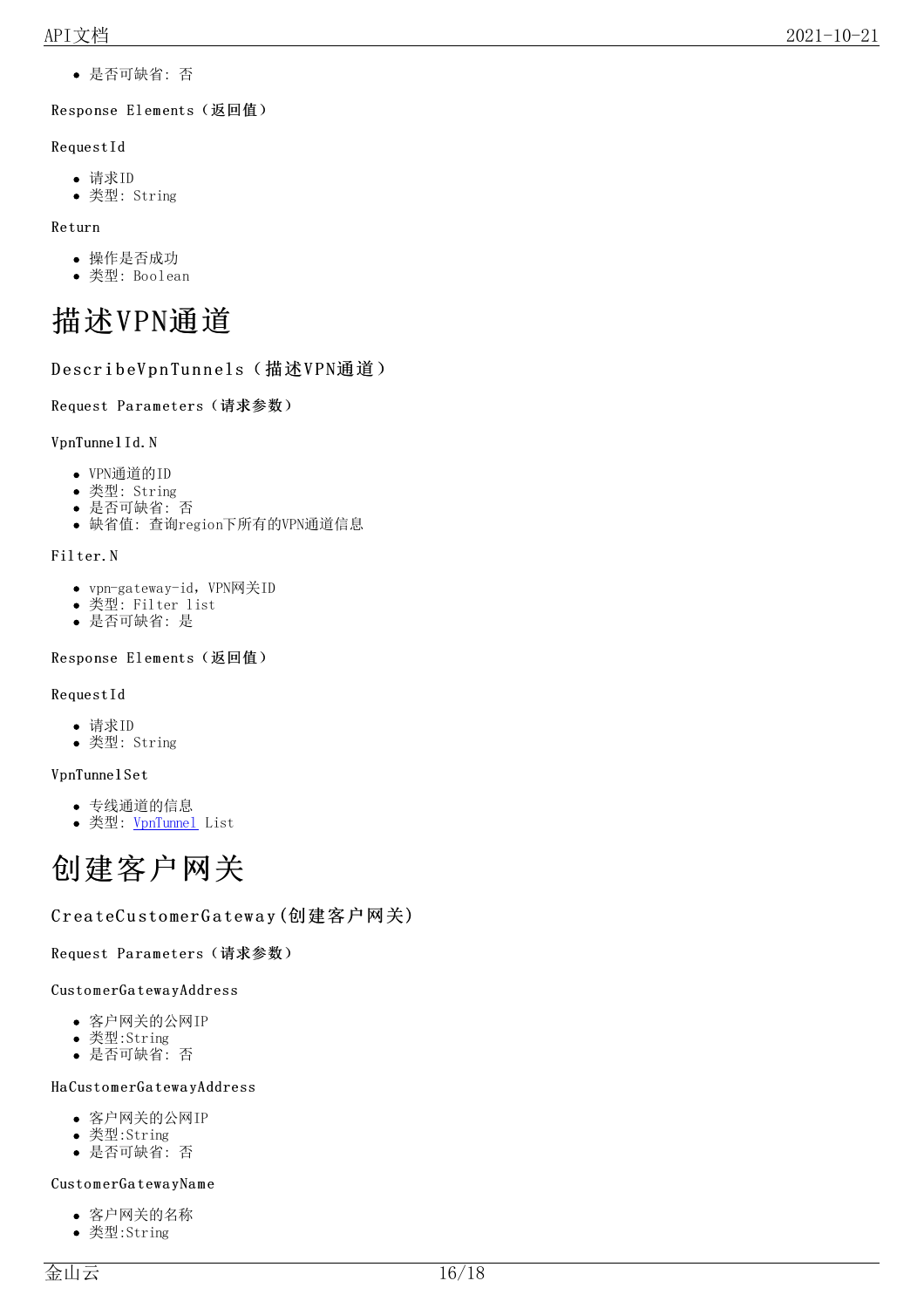是否可缺省: 否

#### <span id="page-16-0"></span>Response Elements (返回值)

#### RequestId

- 请求ID
- 类型: String

#### CustomerGateway

- 客户网关的信息
- 类型: [CustomerGateway](https://docs.ksyun.com/documents/5318)

<span id="page-16-1"></span>

### <span id="page-16-2"></span>ModifyCustomerGateway (修改客户网关)

#### <span id="page-16-3"></span>Request Parameters (请求参数)

#### CustomerGatewayId

- 客户网关的ID
- 类型:String
- 是否可缺省: 否

#### CustomerGatewayName

- 客户网关的名称
- 类型:String
- 是否可缺省: 是

#### CustomerGatewayAddress

- 客户网关的公网IP
- 类型:String
- 是否可缺省: 是

#### Ha CustomerGatewayAddress

- 客户网关的公网IP
- 类型:String
- 是否可缺省: 是

#### <span id="page-16-4"></span>Response Elements (返回值)

#### RequestId

- 请求ID
- 类型: String

#### Return

- 操作是否成功
- 类型: Boolean

# <span id="page-16-5"></span>删除客户网关

#### <span id="page-16-6"></span>DeleteCustomerGateway(删除客户网关)

#### <span id="page-16-7"></span>Request Parameters (请求参数)

#### CustomerGatewayId

- 客户网关的ID
- 类型:String
- 是否可缺省: 否